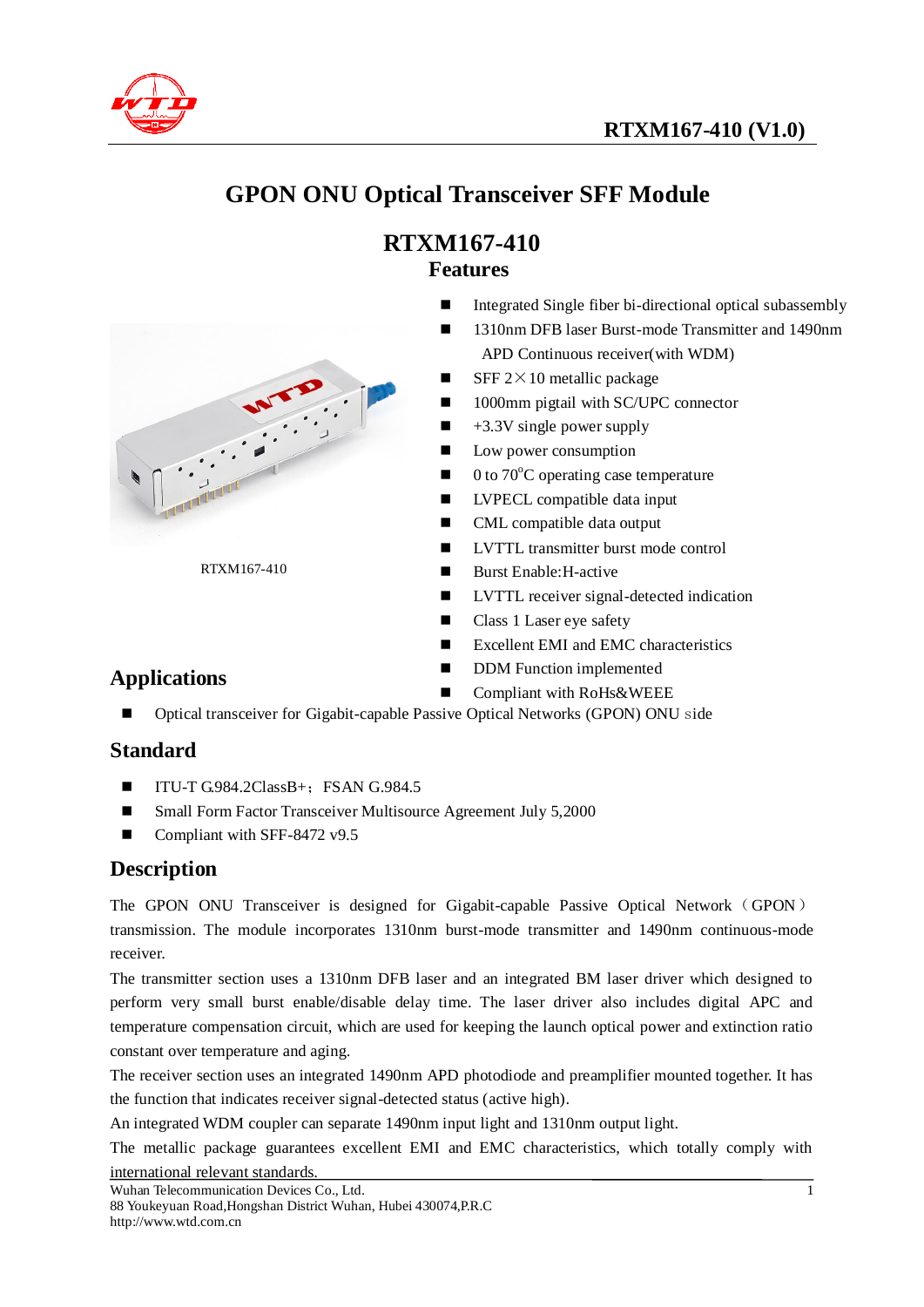

## **Absolute Maximum Ratings**

| <b>Parameter</b>                        | <b>Symbol</b> | Unit          | Min        | <b>Max</b> |
|-----------------------------------------|---------------|---------------|------------|------------|
| <b>Operating Case Temperature Range</b> | $T_c$         | $\rm{^o}C$    | 0          | 70         |
| <b>Storage Temperature Range</b>        | $T_{s}$       | $^{\circ}C$   | $-40$      | 85         |
| <b>Relative Humidity</b>                | <b>RH</b>     | $\frac{0}{0}$ | 5          | 95         |
| <b>Power Supply Voltage</b>             | $V_{cc}$      | V             | $\theta$   | 4.6        |
| Pin Input Voltage                       |               | V             | <b>GND</b> | <b>Vcc</b> |
| Receiver Damage Threshold               |               | dBm           | $+4$       |            |
| Lead Solder Temperature                 |               | $\rm ^{o}C$   |            | 260        |
| <b>Lead Solder Duration</b>             |               | <sub>S</sub>  |            | 10         |
| Fiber Yield Strength                    |               | kgf           |            | 0.5        |
| Fiber Bend Radius                       |               | mm            | 30         |            |

## **Recommended operating conditions**

| Parameter                       | <b>Symbol</b> | Unit    | Min  | $T_{\rm vn}$ | <b>Max</b> |
|---------------------------------|---------------|---------|------|--------------|------------|
| <b>Operating Voltage</b>        | ' cc          |         | 3.13 | $\Omega$     | 3.47       |
| Operating CaseTemperature Range |               | $\circ$ |      |              |            |

## **Specifications (0C<Tc<70C and 3.13V<Vcc<3.47V)**

| <b>Parameter</b>                           | <b>Symbol</b>     | Unit        | Min      | <b>Typ</b> | <b>Max</b> | <b>Notes</b>   |  |  |  |
|--------------------------------------------|-------------------|-------------|----------|------------|------------|----------------|--|--|--|
| <b>Electrical Characteristics</b>          |                   |             |          |            |            |                |  |  |  |
| <b>Supply Current</b>                      | $I_{cc}$          | mA          |          |            | 300        |                |  |  |  |
| LVPECL Single Ended Data Input             |                   | mV          | 100      |            | 800        | 1              |  |  |  |
| Swing                                      |                   |             |          |            |            |                |  |  |  |
| CML Single Ended Data Output               |                   | mV          | 400      |            | 600        | $\overline{2}$ |  |  |  |
| Swing                                      |                   |             |          |            |            |                |  |  |  |
| Differential Data input impedance          |                   | Ω           |          | 100        |            | 1              |  |  |  |
| Signal Level(LVTTL H)                      |                   | V           | 2.4      |            | Vcc        |                |  |  |  |
| Signal Level(LVTTL L)                      |                   | V           | $\Omega$ |            | 0.8        |                |  |  |  |
| <b>Optical transmitter Characteristics</b> |                   |             |          |            |            |                |  |  |  |
| Data Rate                                  |                   | <b>Mbps</b> |          | 1244.16    |            |                |  |  |  |
| <b>Center Wavelength Range</b>             | $\lambda_{\rm c}$ | nm          | 1290     |            | 1330       |                |  |  |  |
| Spectral Width $(\omega$ -20dB)            | Δλ                | nm          |          |            | 1          |                |  |  |  |
| Side Mode Suppression Ratio                |                   | dB          | 30       |            |            |                |  |  |  |
| <b>Launch Optical Power</b>                | $P_{o}$           | dBm         | 0.5      |            | $+5$       | 3              |  |  |  |
| Off level light                            |                   | dBm         |          |            | $-45$      |                |  |  |  |

Wuhan Telecommunication Devices Co., Ltd.

<sup>88</sup> Youkeyuan Road,Hongshan District Wuhan, Hubei 430074,P.R.C http://www.wtd.com.cn